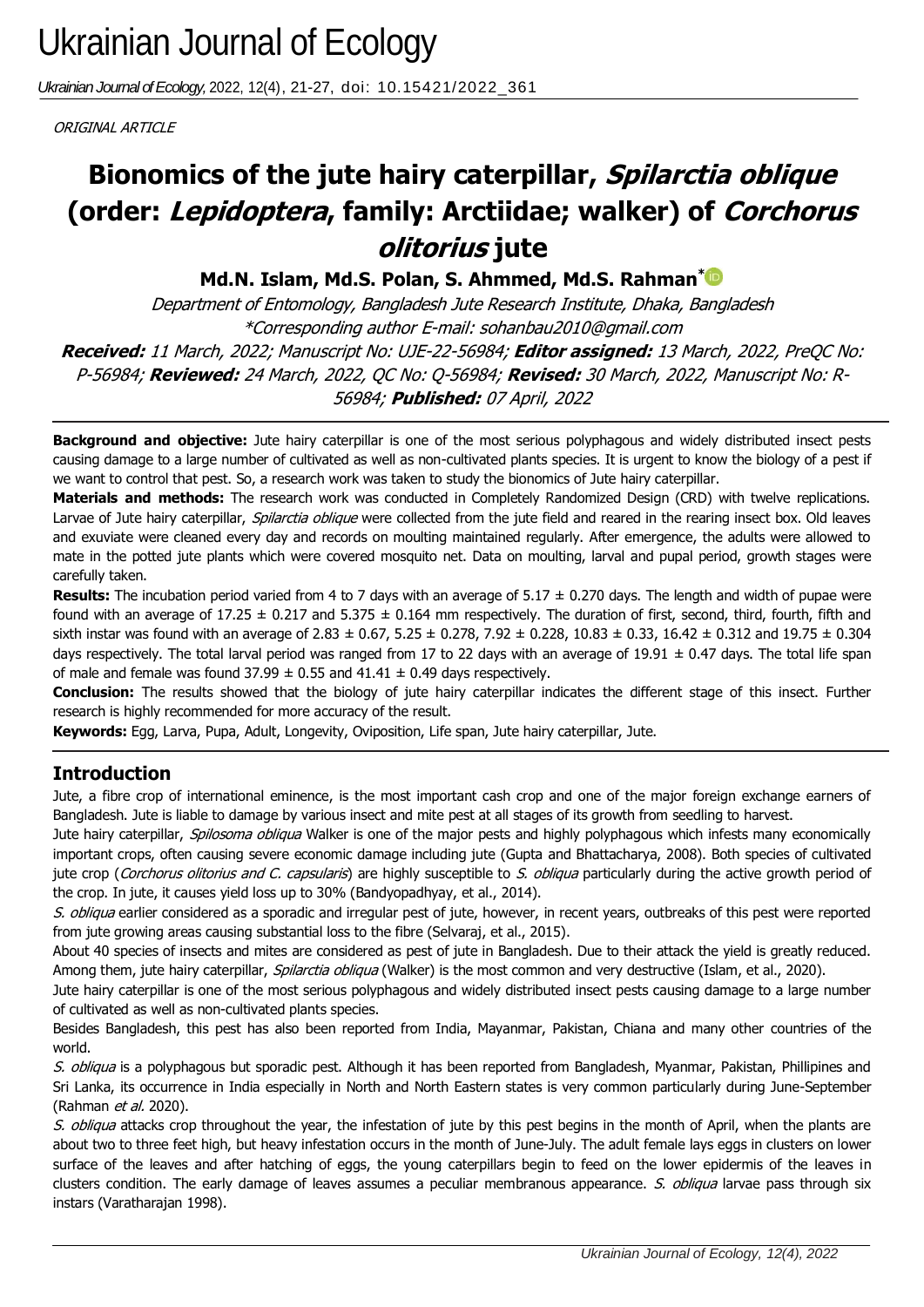The first and second instars larvae are gregarious having different color patterns greenish yellow to dark orange. The third, fourth, fifth, sixth instars larvae are dispersed over the entire field. The fifth instar larvae are the most damaging stage (Warad Mallikarjun and Kalleshwaraswamy 2017). The whole leaf tissues are eaten up by the caterpillars, leaving only the ribs and the plants may be completely defoliated.

Although the caterpillars prefer mature leaves, the top shoots are also eaten up in case of severe attack. As a result of infestation, the plant growth becomes stunted and the yield is reduced considerably. Hazarika (1952) reported that jute hairy caterpillar reduced the yield by three mounds of fibre per acre. It is reported that 7.3 and 13.2% yield loss by hairy caterpillar assessed of Tossa and Deshi jute respectively.

Besides jute, it also causes severe damage to a large number of cultivated and wild plant species (Tiwari, et al., 1998). For better management of this destructive insect, knowledge on its biology is required. It is a serious pest, which often causes complete devastation of entire fields, wherever it appears in an epidemic form. For profitable cultivation of Jute in Bangladesh, management of Jute hairy caterpillar is urgently needed. The present study was designed to know the bionomics of jute hairy caterpillar which will help the farmers for adopting accurate control measures at right time.

## **Materials and Methods**

The research work was conducted in the laboratory of the Department of Entomology, Bangladesh Jute Research Institute (April to August 2017) to study the bionomics of Jute hairy caterpillar. Field collected larvae of Jute hairy caterpillar, Spilarctia obliqua were reared in the rearing insect box. Old leaves and exuviate were cleaned every day and records on moulting maintained regularly. After emergence, the adults were allowed to mate in the potted jute plants which were covered mosquito net (Fig. 1). Adult female lays eggs in clusters on the lower surface of jute leaf. Just after egg hatching, very small larvae were carefully transferred to glass jar or petridishes with the help of a soft camel hair brush. Fresh jute leaves were supplied as food. Data were carefully taken on different larval moulting. When larvae feeding stopped, the larvae were kept undisturbed until pupation. The larval and pupal periods were recorded. Data on morphometric measurements of different growth stages of S. obliqua were recorded (Fig. 2). The average temperature and relative humidity were 29.72  $\pm$  0.065 and 66.40  $\pm$  0.070% respectively during experiment session. The experiment was carried out at Completely Randomized Design (CRD) following twelve replications.



Fig. 1. Insect rearing in earthen pot covering mosquito net.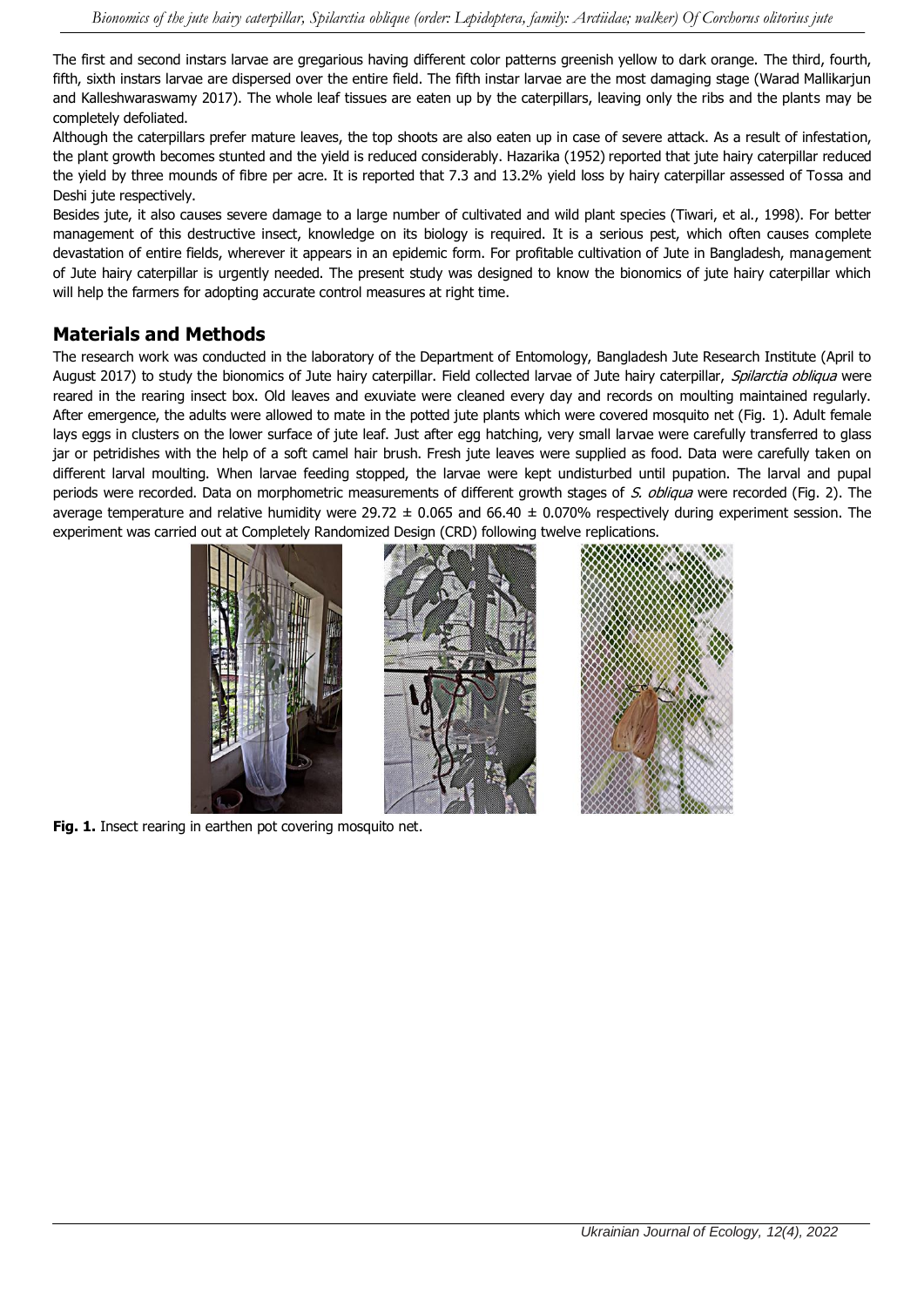

**Fig. 2.** Life cycle of jute hairy caterpillar.

## **Results and Discussion Morphometric description**

**Eggs:** The oviposition generally was occurred at night and site was recorded by observing different parts of the jute plant on which eggs were laid. The female moths laid the eggs in clusters on the lower surface of the jute leaves. A single female generally lay 400-1000 eggs (Fig. 3). The eggs of S. obliqua were greenish in colour when it was freshly laid thereafter, it turned to creamish and became dark brownish prior to hatching. The eggs were laid in masses which look like seed of grape from upper side. The eggs are round on upper surface and flattened at base. The diameter of eggs was found  $0.520 \pm 0.028$  mm (Table 1). Similar egg laying pattern of S. obliqua was observed by different research workers (Singh and Singh 1990; Ganiger and Sannaveerappanavar 2007).



**Fig. 3.** Jute hairy caterpillar egg.

**Larva:** The length of full-grown larva was  $42.18 \pm 0.055$  mm and  $7.50 \pm 0.015$  mm (Table 1) in width with hairy body and orange yellow in color (Fig. 4). The mature larvae stop feeding before pupation and the pre-pupal period lasts from 1 to 3 days. They are characterized by shortened and thickened bodies. The larval period varies from 18 to 20 days in jute season and 28 to 35 days in winter. It was also found that the larvae stopped feeding for few hours before moulting.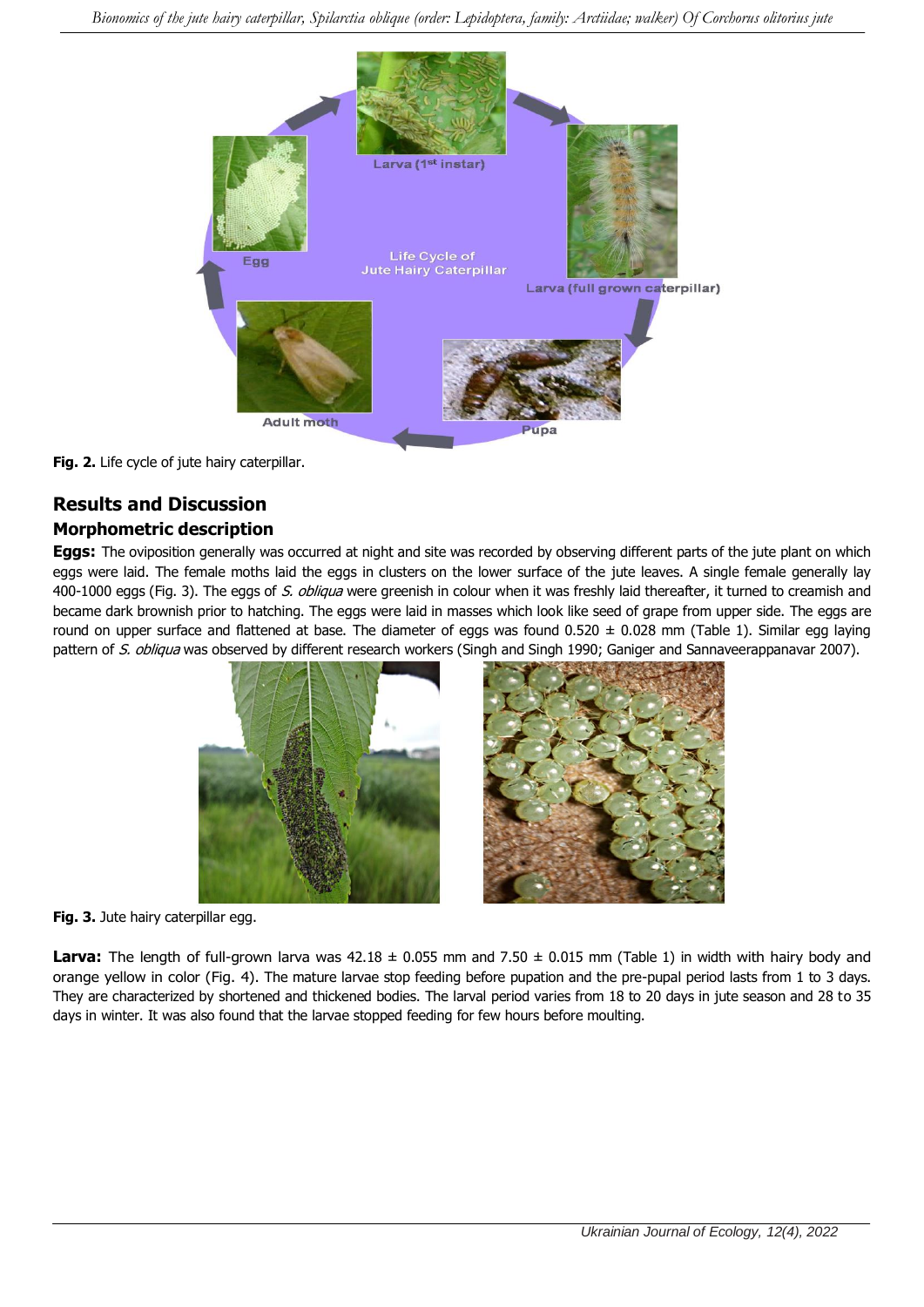

Fig. 4. Jute hairy caterpillar larva (3<sup>rd</sup> instar).

**Pupa:** The newly formed pupae were soft and pale brown in colour. Later on, the pupa turned brownish in colour (Fig. 5). The pupa which has to develop into male moth has a slit representing the genital opening in the posterior part of 9<sup>th</sup> abdominal segment while in the case of female it was on the  $8<sup>th</sup>$  abdominal segments. The lengths of pupae were found in with an average of 17.25  $\pm$ 0.217 mm. In case of widths of the pupae, it was found in an average of  $5.375 \pm 0.164$  mm (Table 1).



**Fig. 5.** Jute hairy caterpillar pupa and its pupation.

Adult: The observations were made on colour and appearance of the S. *obliqua* adults. It was found that the moths were straw in colour with orange and brown streaks over the forewings and white streak along the anterior margin (Fig. 6). The hind wings were found yellowish in color with black markings. The observations were made on size of the S. *obliqua* adults and it was found that the lengths of male moths were an average of 15.33  $\pm$  0.224 mm (Table 1), while the lengths of the female moths were with an average of  $15.83 \pm 0.205$  mm (Fig. 7).

| <b>Developmental Stages</b> | Average Length (mm) (Mean $\pm$ SE) | <b>Average Breath</b><br>(mm) |
|-----------------------------|-------------------------------------|-------------------------------|
| Egg                         | $0.52 \pm 0.028$                    | $0.38 \pm 0.015$              |
| Larvae(full grown)          | $42.17 \pm 0.055$                   | $7.50 \pm 0.015$              |
| Pupa                        | $17.25 \pm 0.217$                   | $5.38 \pm 0.164$              |
| Adult male                  | $15.33 \pm 0.224$                   | $4.42 \pm 0.140$              |
| Adult female                | $15.83 \pm 0.205$                   | $5.38 \pm 0.103$              |

The breath of male moths was an average of  $4.42 \pm 0.140$  mm, while the width of the female moths were with an average of 5.38  $± 0.103$  mm (Table 1).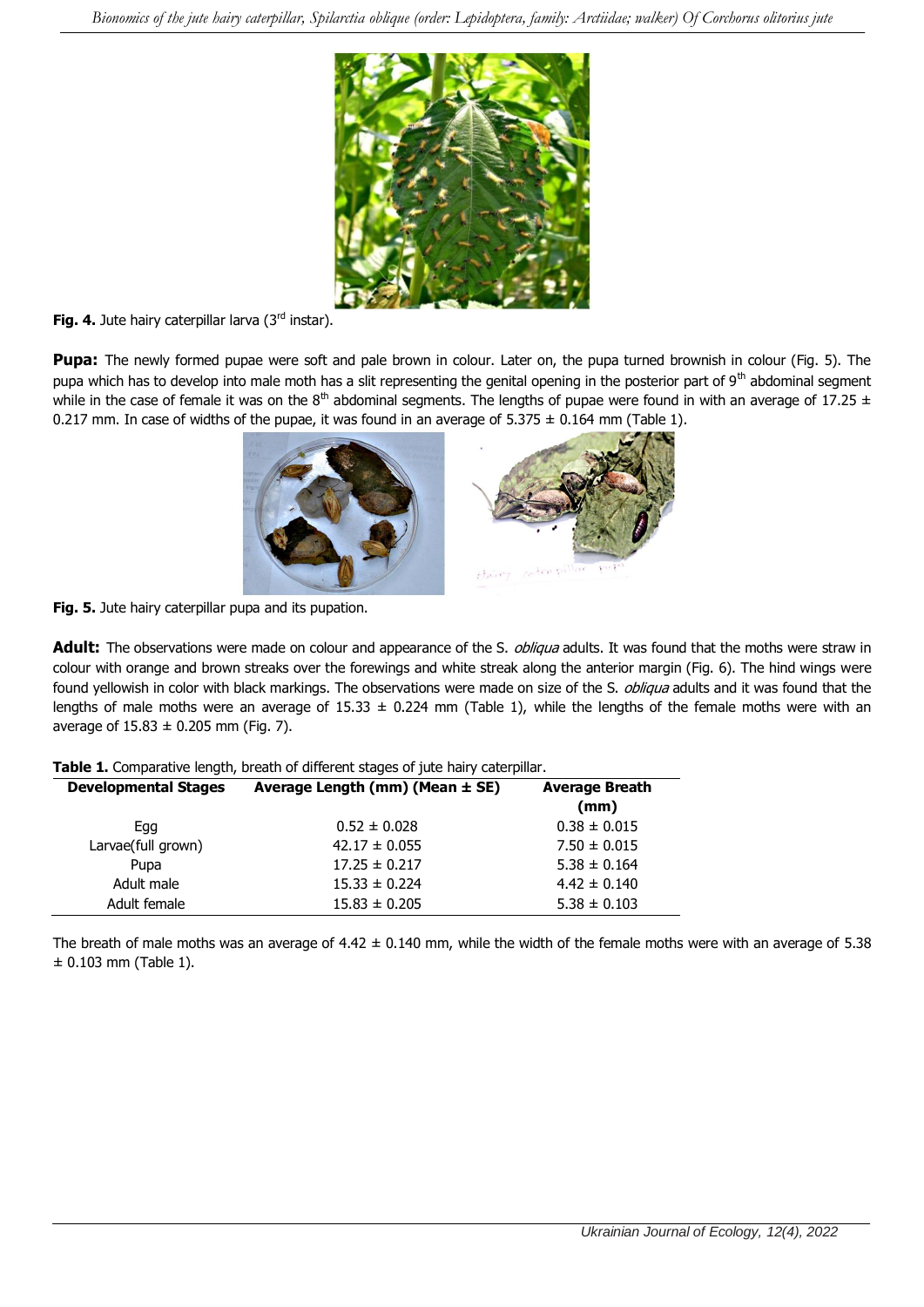

#### **Fig. 6.** Jute hairy caterpillar adult moth.

There is no relevant literature is available on this aspect to support the present study. Gotyal et al., (2013) studied the comparative biology of S. obliqua on jute. They reported effect of cultivated and wild species of jute on the larval survivability, larval weight, pupal weight and adult emergence of S. obliqua at different days after feeding. Ganiger and Sannaveerappanavar (2007) have studied the field biology of Red headed hairy caterpillar Amasacta albistriga (Walker) under groundnut ecosystem in Karnataka.



1<sup>st</sup> Instar



3rd Instar



5<sup>th</sup> Instar

 $6<sup>th</sup>$  Instar



#### **Different larval instars of S. obliqua**

The observations were made on duration and morphometry of (length, width) different instars of S. obliqua with the help of stereoscopic binocular microscope. It was found that the larvae passed through sixth instars on jute plant leaves under the laboratory condition. The results on larval periods as well as morphometries are presented here under.

First instar: The newly hatched larva was creamy whitish with shining brown head and having brown spots over entire body from which white hair arises which later turn black. The integument was transparent, abdominal segments were distinct with three pairs of prolegs. Larvae turned pale yellow colour within a few hours after hatching. The data (Table 2) on first instar larvae of S. *obliqua* revealed that the duration of first instar was found to be 2 to 4 days with an average of 2.83  $\pm$  0.67 days. Further, it was also found that the length and width of first instar larvae with an average of 5.17  $\pm$  0.24 mm and with an average of 1.04  $\pm$  0.045 mm, respectively (Table 2).

|  |  |  |  |  |  |  | Table 2. Different larval instars, their duration and size of jute hairy caterpillar in jute season. |
|--|--|--|--|--|--|--|------------------------------------------------------------------------------------------------------|
|--|--|--|--|--|--|--|------------------------------------------------------------------------------------------------------|

|                 |                           | <b>TWATER STILL CITY IN THE INTERNATIONAL CONTRACTOR CITY OF STATE OF TWILLY COLOR PHINT THE TWILD DOWDOTH</b> |                      |  |
|-----------------|---------------------------|----------------------------------------------------------------------------------------------------------------|----------------------|--|
| <b>Instars</b>  | <b>Duration (in days)</b> | Length (mm) $\pm$ SE                                                                                           | Breath (mm) $\pm$ SE |  |
| 1 <sup>st</sup> | $2.83 \pm 0.65$           | $5.17 \pm 0.24$                                                                                                | $1.04 \pm 0.045$     |  |
| 2 <sup>nd</sup> | $5.25 \pm 0.278$          | $9.92 \pm 0.287$                                                                                               | $2.46 \pm 0.156$     |  |
| 3 <sup>rd</sup> | $7.92 \pm 0.228$          | $14.83 \pm 0.321$                                                                                              | $3.71 \pm 0.170$     |  |
| 4 <sup>th</sup> | $10.83 \pm 0.321$         | $23.75 \pm 0.217$                                                                                              | $5.29 \pm 0.143$     |  |
| 5 <sup>th</sup> | $16.42 \pm 0.312$         | $35.67 \pm 0.284$                                                                                              | $6.64 \pm 0.132$     |  |
| 6 <sup>th</sup> | $19.85 \pm 0.304$         | $42.50 \pm 0.415$                                                                                              | $7.33 \pm 0.016$     |  |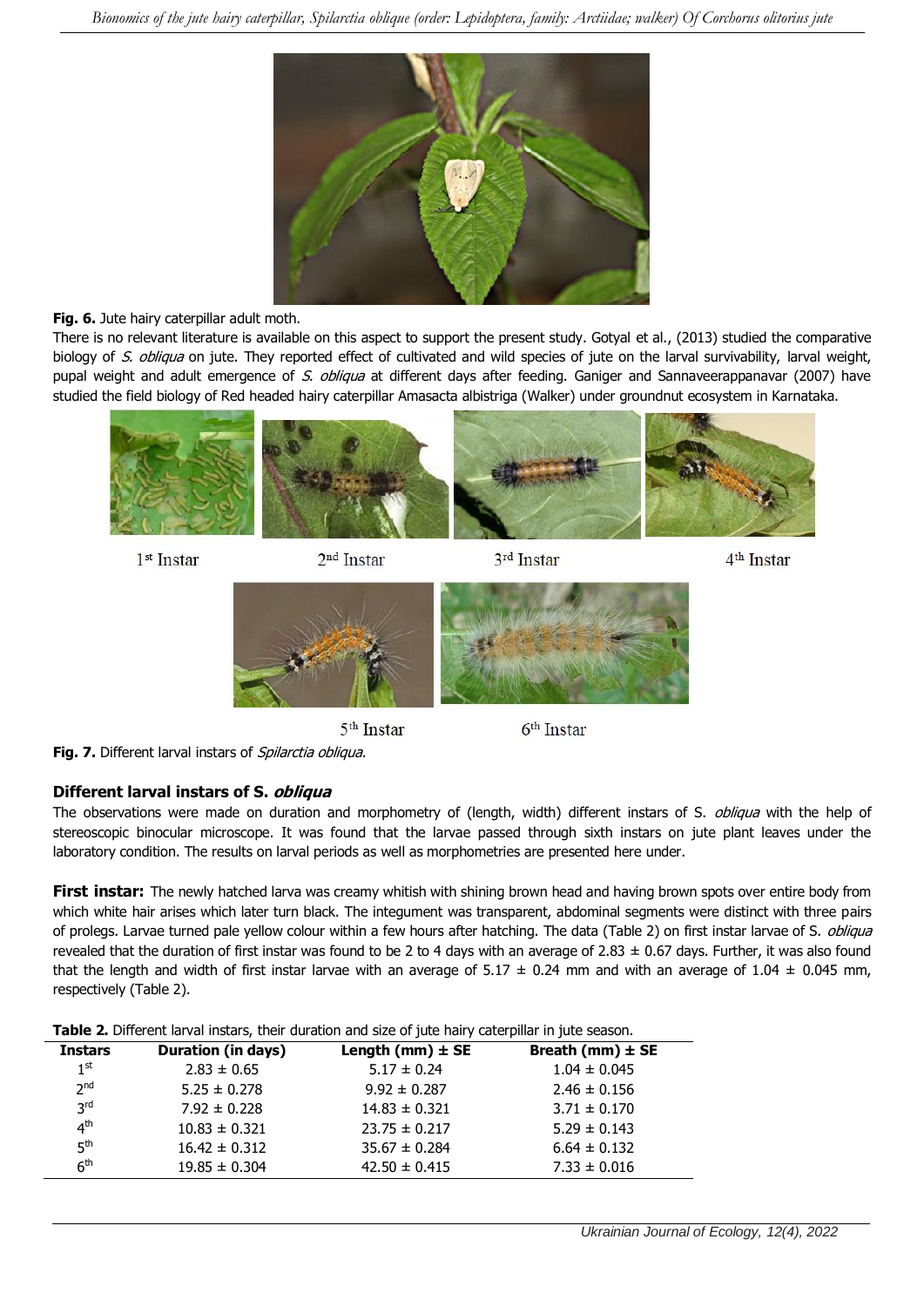**Second instar:** The larva in second instar slightly increased in size having light yellow color body with brown markings on thoracic and last abdominal segment, more hairs on the body compared to first instar and thoracic legs were black with brown abdominal legs. The duration of second instar was with an average of  $5.25 \pm 0.278$  days. Further, it was found that the lengths and widths of second instar larvae were with an average of 9.92  $\pm$  0.287 mm and with an average of 2.46  $\pm$  0.156 mm respectively (Table 2).

**Third instar:** Third instar larvae were similar to second instar but the coloration of head and body segments were little darker compared to the second instar. The third instar larvae were more active than the first and second instar larvae. The duration of third instar were found with an average of 7.92  $\pm$  0.228 days. Further, it was also found that the lengths and widths of third instar larvae were with an average of  $14.83 \pm 0.321$  mm and with an average of  $3.71 \pm 0.17$  mm respectively (Table 2).

Fourth instar: The larva in fourth instar were uniformly yellowish in color as the segments were brown and tuft of brownish white hairs arose from reddish brown and when the larvae approached late fourth instar stage, the head turned dark brownish black. The duration of fourth instar larvae were with an average of  $10.83 \pm 0.33$  days. Further, it was also found that the lengths and widths of fourth instar larvae were with an average of 23.75  $\pm$  0.217 mm and with an average of 5.29  $\pm$  0.143 mm respectively (Table 2).

Fifth instar: The fifth instar larvae were dark yellow with reddish tinge in color and the heads and thoracic shields were dark brown in color while the legs were found to be reddish brown. Spiracles were inconspicuous and visible only under magnification as circular patches. The duration was with an average of  $16.42 \pm 0.312$  days. Further, it was also found that the lengths and widths of fifth instar larvae were with an average of 35.67  $\pm$  0.284 mm with an average of 6.17  $\pm$  0.181 mm, respectively (Table 2).

**Sixth instar:** The fully grown sixth instar larva had dark black head with brownish legs and uniformly reddish-brown body with brownish black verrucae on which there were whitish hairs. The duration was with an average of 19.75  $\pm$  0.304 days. Further, it was also found that the lengths and widths of sixth instar larva were with an average of  $42.50 \pm 0.417$  mm and with an average of  $7.33 \pm 0.166$  mm respectively (Table 2).

### **Developmental duration of immature stages and egg-adult of Jute hairy caterpillar, Spilosoma obliqua under laboratory condition**

The incubation period of S. obliqua was started immediately after the egg laying and continued up to hatching. The incubation period varied from 4 to 7 days with an average of  $5.17 \pm 0.24$  days (Table 3). Nath and Singh (1996) and Debaraj and Singh (2010) reported that the incubation periods of eggs in the range of 4-6 days, 3-12 days 5.6 days) and 6.5 to 10.5 days which were similar to the present studies. The total larval period of S. *obliqua* was ranged from 17 to 22 days with an average of 19.75  $\pm$  0.304 days (Fig. 7). Earlier workers also reported larval period of 17.22 days, 24.72 days (Nath and Singh,1996) and 24 days (Debaraj and Singh 2010).

The duration of male pupae was varied from 8 to 12 days with an average of 9.33  $\pm$  0.309 days, (Table 3). The present findings are in close conformity with the report of Singh and Singh (1990), Nath and Singh (1996) in which they reported pupal period of 10.25 and 11.46 days, repsectively. Total developmental period of female S. *obliqua* from egg-adult (egg+larva+pupa+longevity) was with an average of 41.41  $\pm$  0.49 days. At the same time, total developmental period of male S. obliqua from egg-adult (egg+larva+pupa+longevity) was with an average of  $37.99 \pm 0.55$  days (Table 3).

**Table 3.** The developmental duration of immature stages and egg-adult of Spilosoma oblique under laboratory condition.

| <b>Developmental Stages</b> | Days $\pm$ SE     |
|-----------------------------|-------------------|
| Egg                         | $5.17 \pm 0.24$   |
| Larva                       | $19.75 \pm 0.304$ |
| Pupa                        | $9.33 \pm 0.309$  |
| Egg-adult(female)           | $41.41 \pm 0.49$  |
| Egg-adult(male)             | $37.99 \pm 0.55$  |
| Room Temp( $\circ$ c)       | $29.72 \pm 0.065$ |
| %RH                         | $66.40 \pm 0.070$ |

**Pre-oviposition, oviposition periods:** The pre-oviposition period of S. obliqua varied from 1 to 2 days with an average of 1.29  $\pm$  0.129 days (Table 4) while oviposition period was ranged from 3 to 4 days with an average of 3.33  $\pm$  0.188 days (Table 4). According to Singh and Singh (1990) and Nath and Singh (1996), pre-oviposition, oviposition periods were 2.14 to 2.40; 2.44 to 2.88 days, respectively.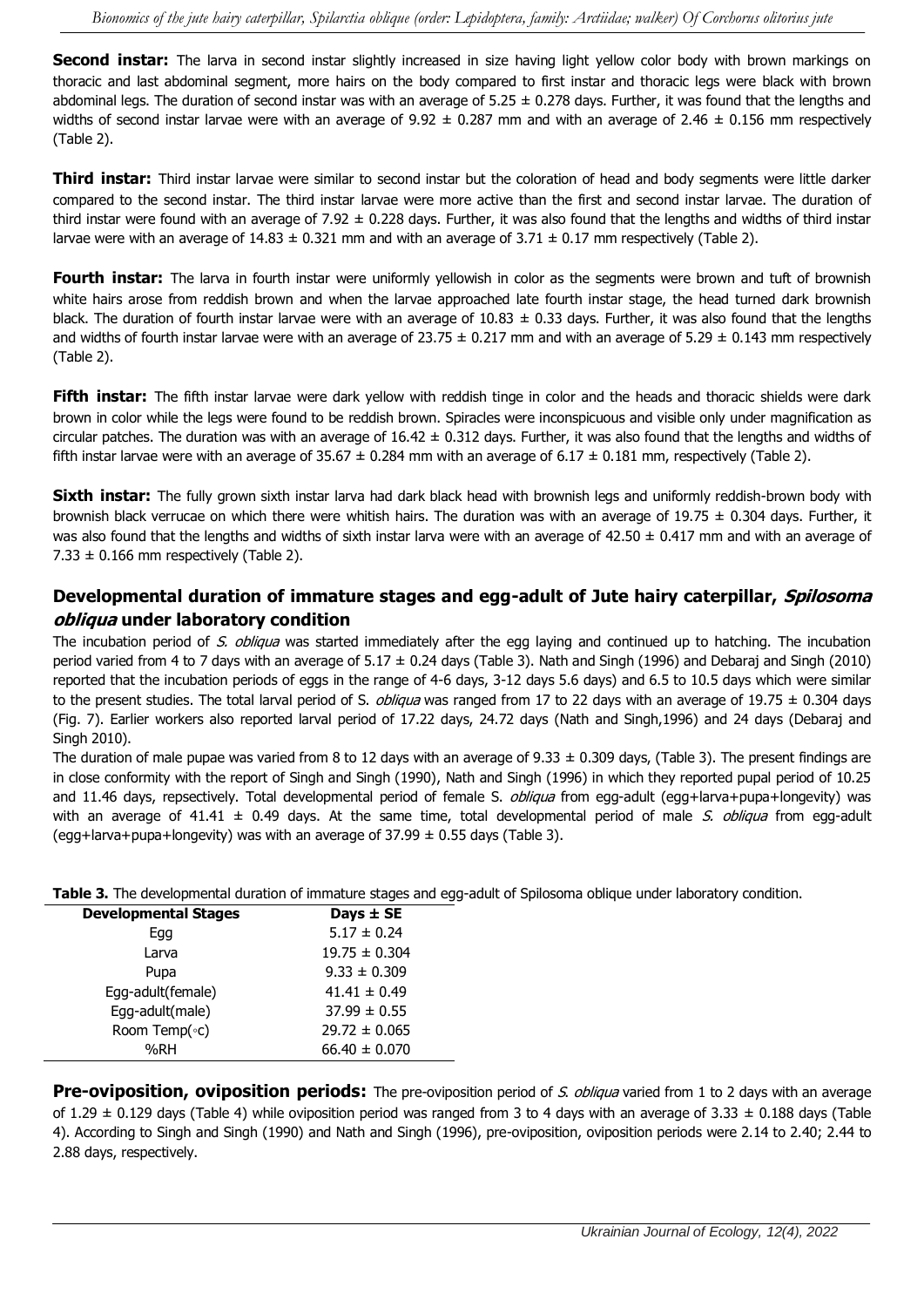**Table 4.** Pre-oviposition, oviposition and longevity of jute hairy caterpillar moth under laboratory condition.

| <b>Parameters</b> | Days $\pm$ SE     |
|-------------------|-------------------|
| Pre-Oviposition   | $1.29 \pm 0.129$  |
| Oviposition       | $3.33 \pm 0.188$  |
| Female longevity  | $7.17 \pm 0.270$  |
| Male longevity    | $3.75 \pm 0.217$  |
| Room temp (°c)    | $29.72 \pm 0.065$ |
| %RH               | $66.40 \pm 0.070$ |

Longevity: The longevity of female moths S. obliqua was found in the range of 6 to 9 days with an average of 7.17  $\pm$  0.270 days, while in case of male moths it was found to be of 3 to 5 days with an average of  $3.75 \pm 0.217$  days (Table 4).

**Total life span:** The total life span of male S. obliqua was found 37.99 ± 0.55 days, while in case of female, it was found 41.41 ± 0.49 days. The present findings are in close conformity with the report of Singh and Singh (1990); Nath and Singh (1996) and Debaraj and Singh (2010) as they reported that the total life span was found to be 37.50; 53.06 and 39.60 days, respectively.

### **Conclusion**

This study revealed that a single female generally lay 400-1000 eggs. The incubation period varied from 4 to 7 days with an average of 5.17  $\pm$  0.270 days. The duration of first, second, third, fourth, fifth and sixth instar was found with an average of 2.83  $\pm$ 0.67, 5.25  $\pm$  0.278, 7.92  $\pm$  0.228, 10.83  $\pm$  0.33, 16.42  $\pm$  0.312 and 19.75  $\pm$  0.304 days respectively. The total larval period was ranged from 17 to 22 days with an average of 19.91  $\pm$  0.47 days. The total life span of male and female was found 37.99  $\pm$  0.55 and  $41.41 \pm 0.49$  days respectively.

### **Conflict of Interest**

The authors have no conflict of interest to report.

### **Author's Contribution**

All authors equally contributed to conduct this experiment.

#### **Acknowledgement**

The author takes an opportunity to express his gratefulness to Bangladesh Jute Research Institute, Ministry of Agriculture, The People's Republic of Bangladesh for providing financial contribution on the successful completion of this research work.

#### **References**

Bandyopadhyay, S., Gotyal, B.S., Satpathy, S., Selvaraj, K., Tripathi, A.N., Ali, N. (2014). [Synergistic effect of azadirachtin and](https://www.researchgate.net/profile/Bhimashankar-Gotyal/publication/282075989_Synergistic_effect_of_Azadirachtin_and_Bacillus_thuringiensis_against_Bihar_Hairy_Caterpillar_Spilarctia_obliqua_Walker/links/565ed57308ae1ef92983f158/Synergistic-effect-of-Azadirachtin-and-Bacillus-thuringiensis-against-Bihar-Hairy-Caterpillar-Spilarctia-obliqua-Walker.pdf)  [Bacillus thuringiensis against Bihar hairy caterpillar, Spilarctia obliqua Walker.](https://www.researchgate.net/profile/Bhimashankar-Gotyal/publication/282075989_Synergistic_effect_of_Azadirachtin_and_Bacillus_thuringiensis_against_Bihar_Hairy_Caterpillar_Spilarctia_obliqua_Walker/links/565ed57308ae1ef92983f158/Synergistic-effect-of-Azadirachtin-and-Bacillus-thuringiensis-against-Bihar-Hairy-Caterpillar-Spilarctia-obliqua-Walker.pdf) Biopest International, 10:71-76.

Debaraj, Y., Singh, R. (2010). [Seasonal biology of bihar hairy caterpillar, Spilarctia obliqua Walker on castor, a primary food plant of](https://www.cabdirect.org/cabdirect/abstract/20113004156)  [eri silkworm.](https://www.cabdirect.org/cabdirect/abstract/20113004156) Uttar Pradesh Journal of Zoology, 30:17-20.

Ganiger, P.C., Sannaveerappanavar, V.T. (2007). Field biology of red headed hairy caterpillar, Amasacta albistriga (Walker) on groundnut. International Journal of Tropical Agriculture, 25:271-278.

Gotyal, B.S., Satpathy, S., Selvaraj, K., Ramesh Babu, V. (2013). Comparative [biology of Bihar hairy caterpillar, Spilosoma obliqua](https://agris.fao.org/agris-search/search.do?recordID=US202000281387)  [on wild and cultivated species of jute.](https://agris.fao.org/agris-search/search.do?recordID=US202000281387) Indian Journal of Entomology, 41:219-221.

Gupta, G., Bhattacharya, A.K. (2008). [Assessing toxicity of post-emergence herbicides to the Spilarctia obliqua Walker \(Lepidoptera:](https://link.springer.com/article/10.1007/s10340-007-0175-8)  [Arctiidae\).](https://link.springer.com/article/10.1007/s10340-007-0175-8) Journal of Pest Science, 81:9-15.

Hazarika, S.H. (1952). [Destructive insects of eastern pakistan and their control.](https://www.cabdirect.org/cabdirect/abstract/20057007581) East Bengal Govt. Printing Press, Dacca, pp:98.

Islam, M.N., Islam, K.S., Jahan, M., Rahman, M.S. (2020). [Investigation on the natural enemies of jute yellow mite and their](https://j.ideasspread.org/index.php/as/article/view/479)  [performances and seasonal incidence.](https://j.ideasspread.org/index.php/as/article/view/479) Agricultural Science, 2:56.

Nath, P., Singh, A.K. (1996). Biology and insecticidal management of Bihar hairy caterpillar, Spilosoma obliqua infesting groundnut. Annals of Plant Protection Science, 4:42-46.

Rahman, M.S., Islam, M.N., Talukder, F.U., Sultan, M.T. (2020). [Evaluation of insecticides for the management of jute hairy](https://www.researchgate.net/profile/Md-Rahman-534/publication/343932860_Evaluation_of_insecticides_for_the_management_of_jute_hairy_caterpillar_spilosoma_obliqua_walk_Lepidoptera_Arctiidae_in_jute_Corcorus_Olitorius/links/5f48934a458515a88b7a653c/Evaluation-of-insecticides-for-the-management-of-jute-hairy-caterpillar-spilosoma-obliqua-walk-Lepidoptera-Arctiidae-in-jute-Corcorus-Olitorius.pdf)  [caterpillar, spilosoma obliqua walk. \(lepidoptera: arctiidae\) in jute \(Corcorus Olitorius\).](https://www.researchgate.net/profile/Md-Rahman-534/publication/343932860_Evaluation_of_insecticides_for_the_management_of_jute_hairy_caterpillar_spilosoma_obliqua_walk_Lepidoptera_Arctiidae_in_jute_Corcorus_Olitorius/links/5f48934a458515a88b7a653c/Evaluation-of-insecticides-for-the-management-of-jute-hairy-caterpillar-spilosoma-obliqua-walk-Lepidoptera-Arctiidae-in-jute-Corcorus-Olitorius.pdf) International Journal of Entomology Research, 5:71-77.

Selvaraj, K., Gotyal, B.S., Satpathy, S., Ramasubramanian, T. (2015). [First record of protapanteles obliquae \(Wilkinson\)](http://ischolar.info/index.php/jbc/article/view/87304)  [\(Braconidae: Hymenoptera\) on Spilosoma obliqua Walker on jute crop.](http://ischolar.info/index.php/jbc/article/view/87304) Journal of Biological Control, 29:169-170.

Singh, K.J., Singh, O.P. (1990). [Biology of red hairy caterpillar, Amsacta moorei on soybean \(Glycine max\) in Madhya Pradesh.](https://www.cabdirect.org/cabdirect/abstract/19911157007) Indian Journal of Entomology, 60:192-194.